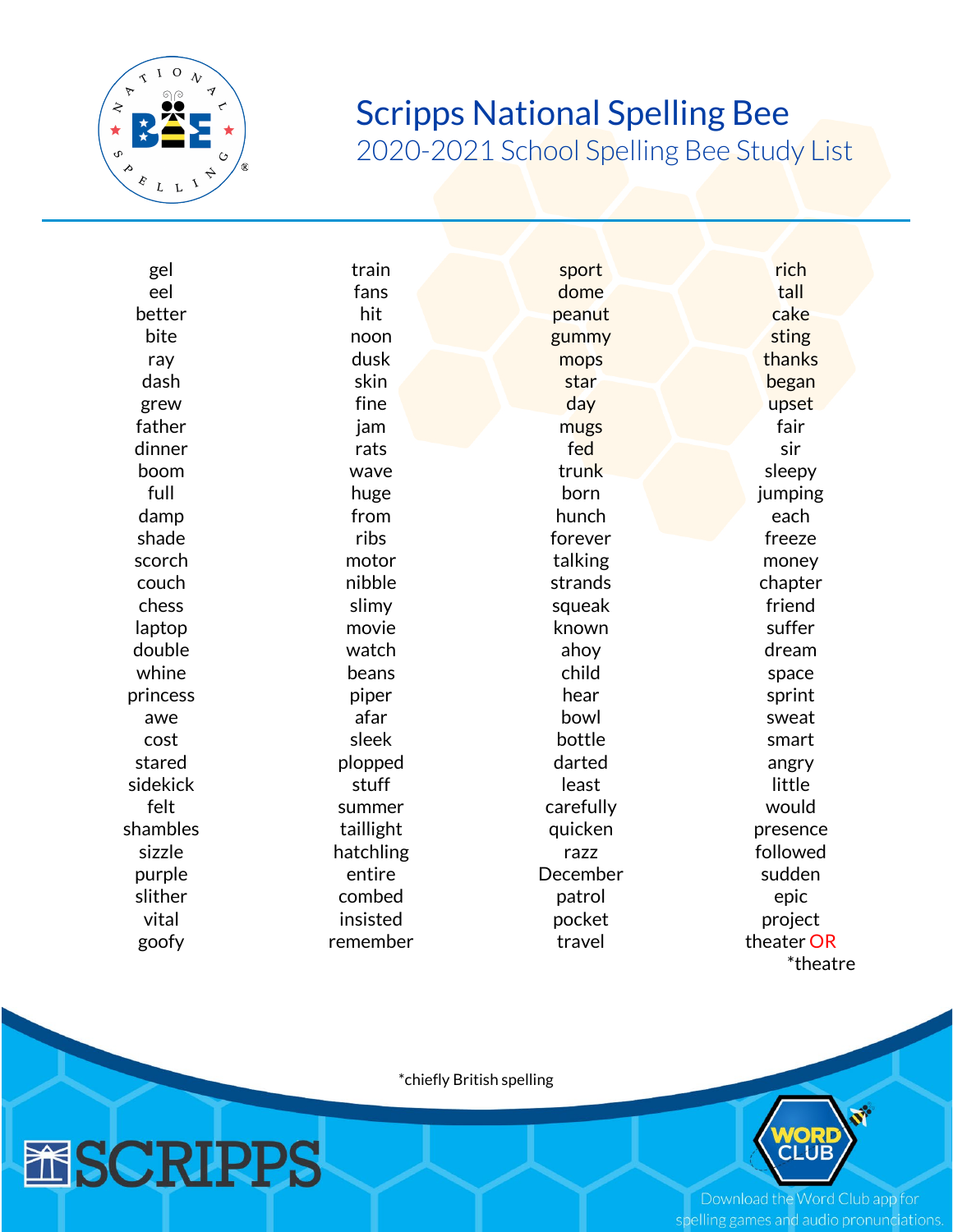career disease trophy cranky firefly launch countless hideout hideout ruins Mexico whimper bracelet inwardly mobility cautioned gesture glisten accuse imposing and scoff opposite instrument indecipherable and lullaby **FORTRAN** tangents expression violin binary semicolon ventured deities feta proverb laboratory example and gilded stealthily stealthily ancestors convulsive jasper berth deference detergent sheathed mantle streamlet president depths Oregon purpose outlandish hurtle fester intoxicating ineffective **propane** propane dissuade profusion

corporate

athlete jotted swirled amount sighed sheen worse sandwich duo eleaming repress clothes either rely chose belle else picture prepare percent afraid rescue antsy hover billow posh Canada toga bison strum dangerous pluck squid Frisbee teeter chives rallies pastry coveralls ponytail clatter snout tumbling cradle serious rubble mention spoken record bridge pinpoint wisdom slate drape glazed scanner oncoming flimsy drowsy flurry tourists laughter window meeting splutter helmet eddy fanged bough listlessly blissfully **coarse** coarse activists commute cocoa nutrients scarcely stretcher lairs **hybrid** mustard cruel schedule goblins runes convince grateful mislead formation previous snorkels complicated unnoticed agreement dappled extending the rustle chef crease crease crease whales sinister subtitles fragment retreat implore lento Scandinavia haggis dolce opus pedestrian patent incantations treble Baltic strait podium terraced Aztec cladding congratulate fountain curtly garish porcupine contingent swerve copious scallion lurching warden trough parchment leach wrath

banners plush

 humor OR \*humour